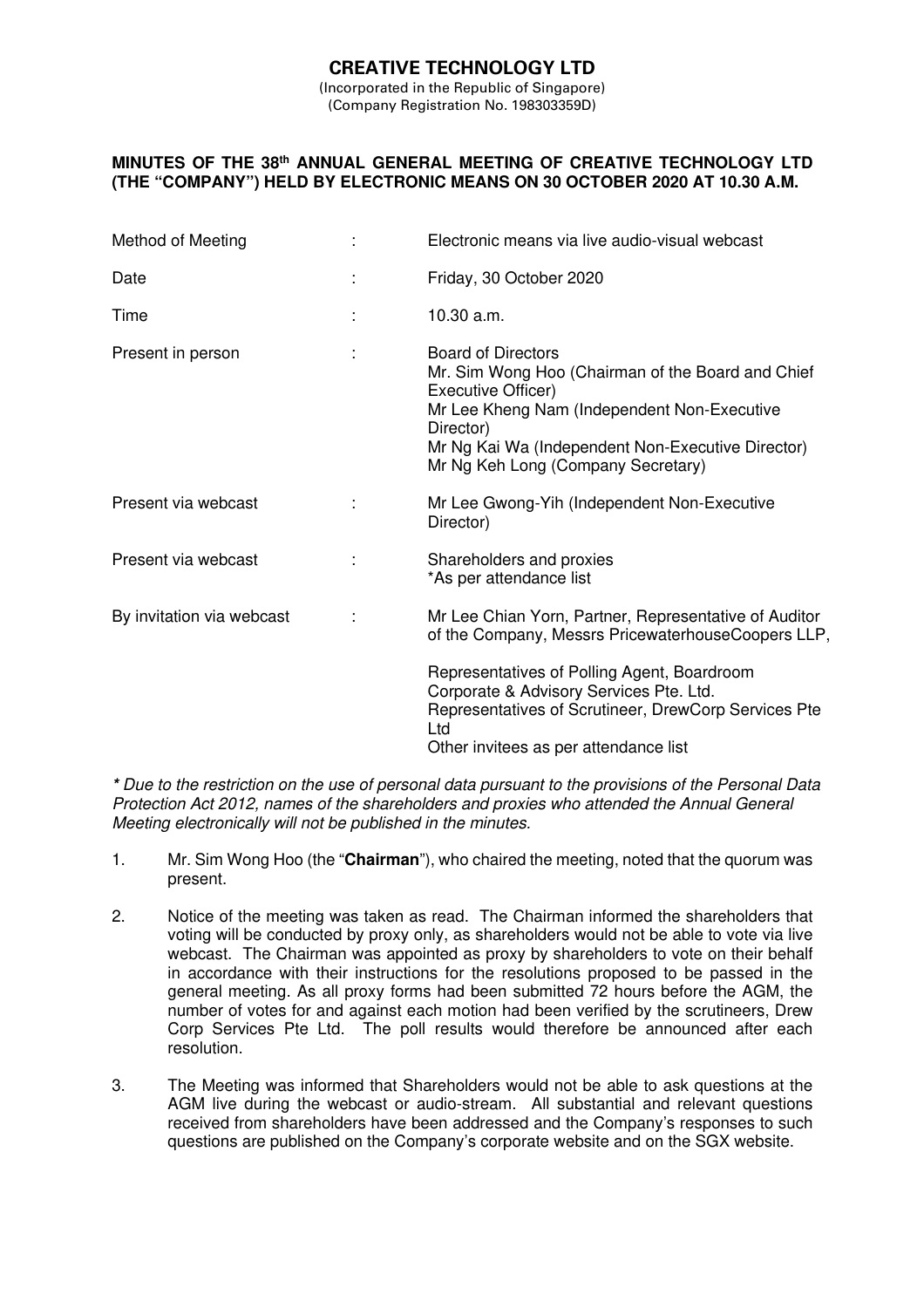### **CREATIVE TECHNOLOGY LTD**  (Incorporated in the Republic of Singapore)

(Company Registration No. 198303359D)

### 4. **RESOLUTION 1 - ADOPTION OF COMPANY'S FINANCIAL STATEMENTS, DIRECTORS' REPORT, AUDITED ACCOUNTS AND AUDITORS' REPORT FOR FINANCIAL YEAR ENDED 30 JUNE 2020.**

 The first motion relating to the receipt and adoption of the Company's Financial Statements, including the Directors' Report, Audited Accounts and the Auditors' Report of the Company, was tabled by the Chairman.

The poll results announced by the Chairman were as follows:

|                                             | For |  | For $(\%)$   Against   Against $(\%)$ |
|---------------------------------------------|-----|--|---------------------------------------|
| Resolution 1   25.393.573   99.93%   16.900 |     |  | $0.07\%$                              |

**IT WAS RESOLVED** that the Company's Financial Statements, Directors' Report, Audited Accounts and the Auditors' Report of the Company for the year ended 30 June 2020, be and are hereby received, approved and adopted.

## **RESOLUTION 2 - RETIREMENT AND RE-ELECTION OF MR. LEE GWONG-YIH AS DIRECTOR OF THE COMPANY**

 The Chairman tabled the motion to re-elect Mr. Lee Gwong-Yih as Director of the Company. It was noted that Mr. Lee Gwong-Yih retired as Director at this meeting and has offered himself for re-election.

The poll results announced by the Chairman were as follows:

|                                             | For |  | For (%)   Against   Against (%) |
|---------------------------------------------|-----|--|---------------------------------|
| Resolution 2   25,393,573   99.93%   16.900 |     |  | $0.07\%$                        |

**IT WAS RESOLVED** that Mr. Lee Gwong-Yih, whom having retired from the Board at the meeting and, being eligible, offered himself for re-election, be and is hereby re-elected.

## 5. **RESOLUTION 3 - APPROVAL OF DIRECTORS' FEES**

 The Chairman tabled the motion to approve payment of Directors' fees of a total amount of S\$180,000 (2019: S\$180,000) to the non-Executive Directors, for the fiscal year ended 30 June 2020 for their contributions to the Company.

The poll results announced by the Chairman were as follows:

|                                             | <b>For</b> |  | For $(\%)$   Against   Against $(\%)$ |
|---------------------------------------------|------------|--|---------------------------------------|
| Resolution 3   25.348.332   99.93%   17.500 |            |  | .በ በ7%                                |

**IT WAS RESOLVED** that the Directors' fees of a total amount of S\$180,000 to the non-Executive Directors, for the year ended 30 June 2020 be and are hereby approved.

## 7. **RESOLUTION 4 - RE-APPOINTMENT OF AUDITORS**

The Chairman tabled the motion to re-appoint PricewaterhouseCoopers LLP as Auditors, and to authorise the Directors of the Company to fix their remuneration.

The poll results announced by the Chairman were as follows:

|                                    | <b>For</b> |        | $\mid$ For (%) $\mid$ Against $\mid$ Against (%) |
|------------------------------------|------------|--------|--------------------------------------------------|
| Resolution 4   25,390,482   99.92% |            | 19.991 | $0.08\%$                                         |